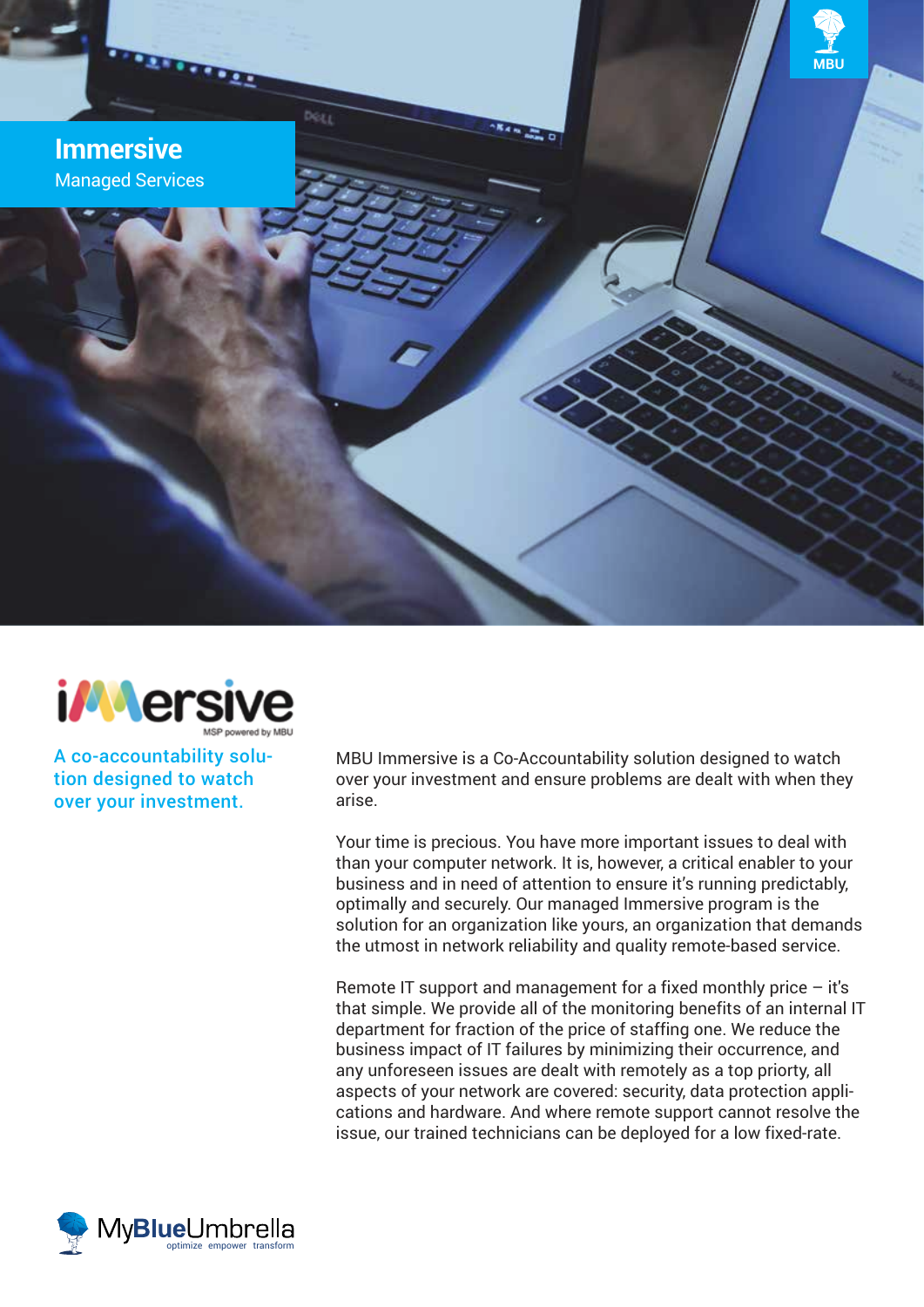

Our comprehensive approach means we are your Remote IT department. By optimizing your network's performance it will work at the peak efficiency and reliability levels that your business demands, allowing you to focus on running your business, not your network. Security, networking, data protection and user support – we handle it all remotely for a single, predictable price.

### **Immersive/How it works:**

A small software agent is run on your local server to monitor your infrastructure — including servers, workstations, and basic networking — and report any failures it detects to you, as well as to our MBU Immersive team.

On receiving these warnings, our team springs into action and performs remote repairs and maintenance as required to resolve the issue. Should your users run into issues that aren't detected by our agent, our team offers unlimited remote support to resolve them. Only in situations where remote support is impossible will a technician be sent onsite to perform a billable service call on your equipment.

With Immersive, your hardware is covered by our remote monitoring and repair service, allowing you to rest knowing that any issues are being resolved.

# **Immersive/ Benefits:**

#### **Physical Server - Per Unit Virtual Server - Per Unit**

- Advanced Performance Monitoring
- Remote Automated OS Patch Management
- Remote Automated 3rd Party Patch Management
- Remote Automated Scheduled Preventative Maintenance
- License & Asset Management
- Anti-Virus Monitoring
- Integrated Anti-Virus Management Option
- Remote Automated Configuration Management
- Real Time Server Optimization
- Manage Onsite Backup Deployment & Configuration
- Manage Onsite Backup Performance & Monitoring
- Manage Onsite Backup Software Updates
- Scheduled Onsite Backup Jobs
- Unlimited Remote, Onsite Support as determined by MBU